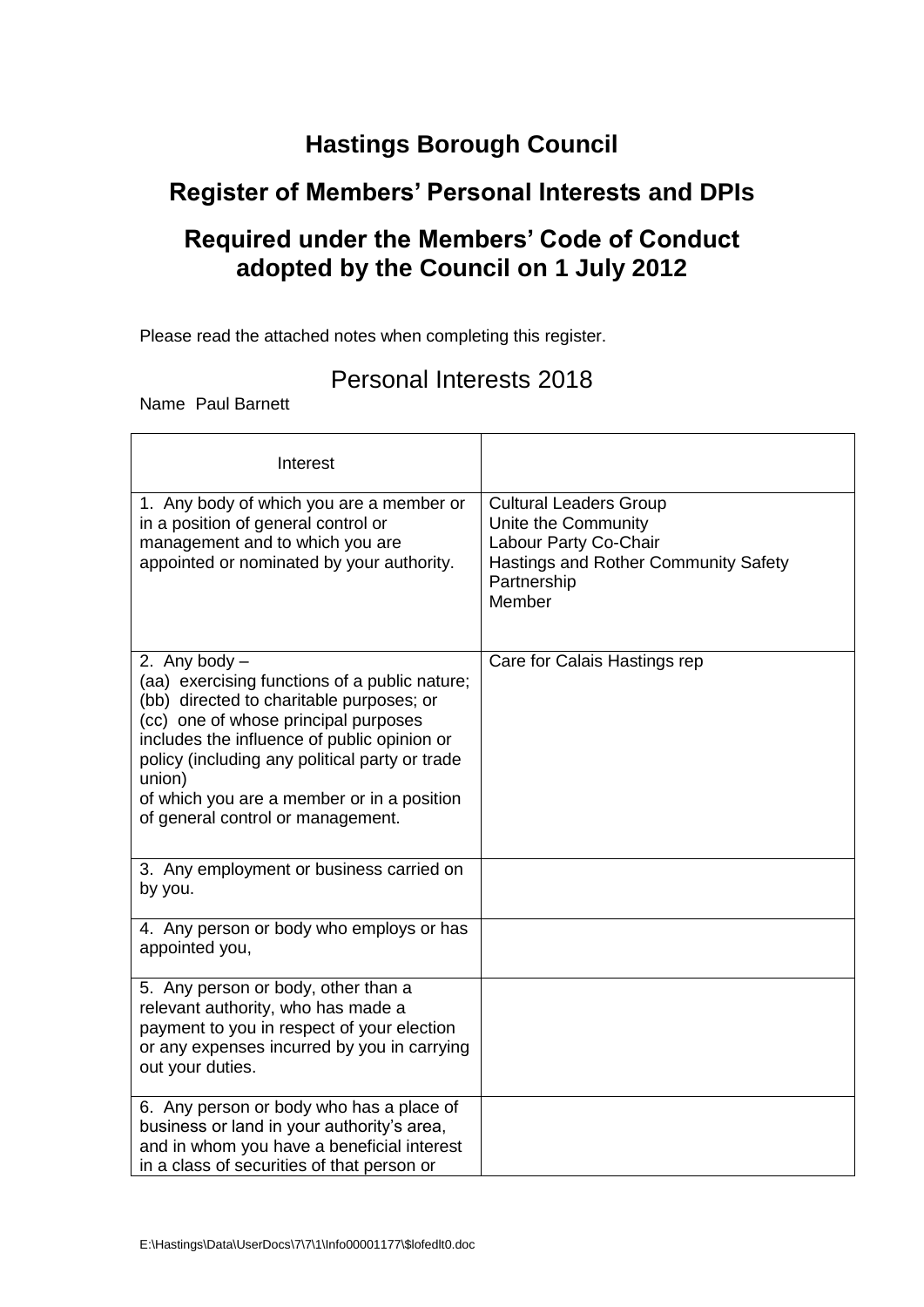| Interest                                                                                                                                                                                                                                                  |              |
|-----------------------------------------------------------------------------------------------------------------------------------------------------------------------------------------------------------------------------------------------------------|--------------|
| body that exceeds the nominal value of<br>£25,000 or one hundredth of the total<br>issued share capital (whichever is the<br>lower).                                                                                                                      |              |
| 7. Any contract for goods, services or<br>works made between your authority and<br>you or a firm in which you are a partner, a<br>company of which you are a remunerated<br>director, or a person or body of the<br>description specified in paragraph 6. |              |
| 8. Any person from whom you have<br>received a gift or hospitality with an<br>estimated value of at least £50.                                                                                                                                            |              |
| 9. Any land in you authority's area in which<br>you have a beneficial interest.                                                                                                                                                                           | Home address |
| 10. Any land where the landlord is your<br>authority and you are, or a firm in which you<br>are a partner, a company of which you are<br>a remunerated director, or a person or body<br>of the description specified in paragraph 6<br>is, the tenant.    |              |
| 11. Any land in the authority's area for<br>which you have a licence (alone or jointly<br>with others) to occupy for 28 days or longer.                                                                                                                   |              |

# Disclosable Pecuniary Interests 2018

| Interest                                                                                                                                                                                                                                                                                                                                | Member | Spouse/Partner |
|-----------------------------------------------------------------------------------------------------------------------------------------------------------------------------------------------------------------------------------------------------------------------------------------------------------------------------------------|--------|----------------|
| 1. Any employment, office, trade, profession<br>or vocation carried on for profit or gain.                                                                                                                                                                                                                                              |        | Artist         |
| 2. Any payment or provision of any other<br>financial benefit (other than from the relevant<br>authority) made or provided within the<br>relevant period in respect of any expenses<br>incurred by Member/Spouse or Partner in<br>carrying out duties as a member, or towards<br>the elections expenses of Member/Spouse<br>or Partner. |        |                |
| This includes any payment or financial<br>benefit from a trade union within the                                                                                                                                                                                                                                                         |        |                |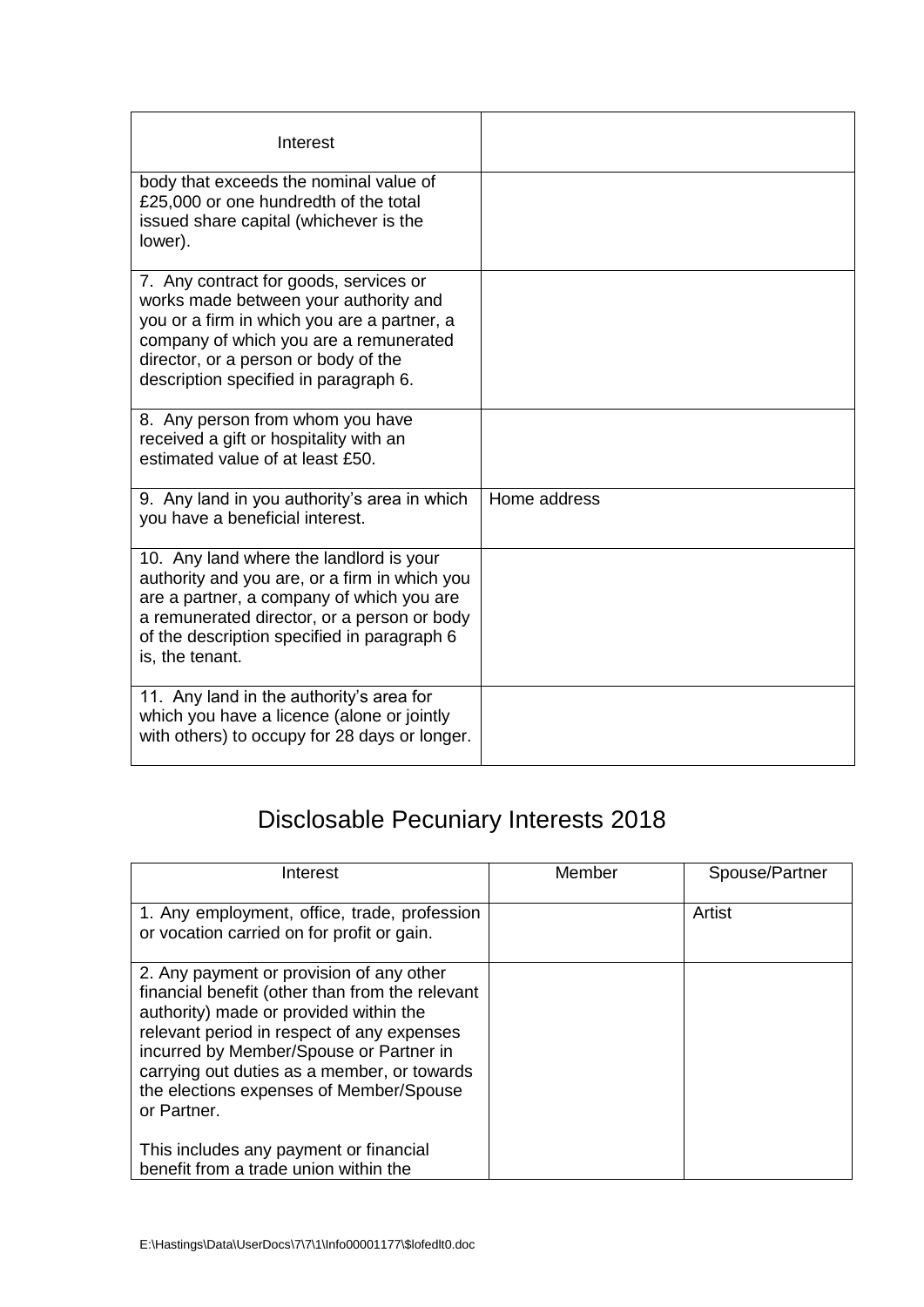| meaning of the Trade Union and Labour<br>Relations (Consolidation) Act 1992.                                                                                                                                                                                                                                                                                                                                                                                                                                                                                                                                                                  |              |                     |
|-----------------------------------------------------------------------------------------------------------------------------------------------------------------------------------------------------------------------------------------------------------------------------------------------------------------------------------------------------------------------------------------------------------------------------------------------------------------------------------------------------------------------------------------------------------------------------------------------------------------------------------------------|--------------|---------------------|
| 3. Any contract which is made between the<br>relevant person (or a body in which the<br>relevant person has beneficial interest) and<br>the relevant authority:<br>(a) under which goods or services are to be<br>provided or works are to be executed; and<br>(b) which has not been fully discharged.                                                                                                                                                                                                                                                                                                                                       |              |                     |
| 4. Any beneficial interest in land which is<br>within the area of the relevant authority.                                                                                                                                                                                                                                                                                                                                                                                                                                                                                                                                                     | Home address | <b>Home Address</b> |
| 5. Any licence (alone or jointly with others) to<br>occupy land in the area of the relevant<br>authority for a month or longer.                                                                                                                                                                                                                                                                                                                                                                                                                                                                                                               |              |                     |
| 6. Any tenancy where (to Members/Spouse<br>or Partners knowledge):<br>(a) the landlord is the relevant authority; and<br>(b) the tenant is a body in which the relevant<br>person has a beneficial interest.                                                                                                                                                                                                                                                                                                                                                                                                                                  |              |                     |
| 7. Any beneficial interest in securities of a<br>body where:<br>(a) that body (to Members/Spouse or<br>Partners knowledge) has a place of business<br>or land in the area of the relevant authority;<br>and<br>(b) either<br>(i) the total nominal value of the securities<br>exceeds £25,000 or one hundredth of the<br>total issued share capital of that body; or<br>(ii) if the share capital of that body is of<br>more than one class, the total nominal value<br>of the shares of any one class in which the<br>relevant person has a beneficial interest<br>exceeds one hundredth of the total issued<br>share capital of that class. |              |                     |

Please return to:

Lisa Greathead, Corporate and Democratic Services Officer, 4<sup>th</sup> Floor Muriel Matters House, Breeds Place, Hastings, TN34 3UY

Signed ………………………………………………………………..